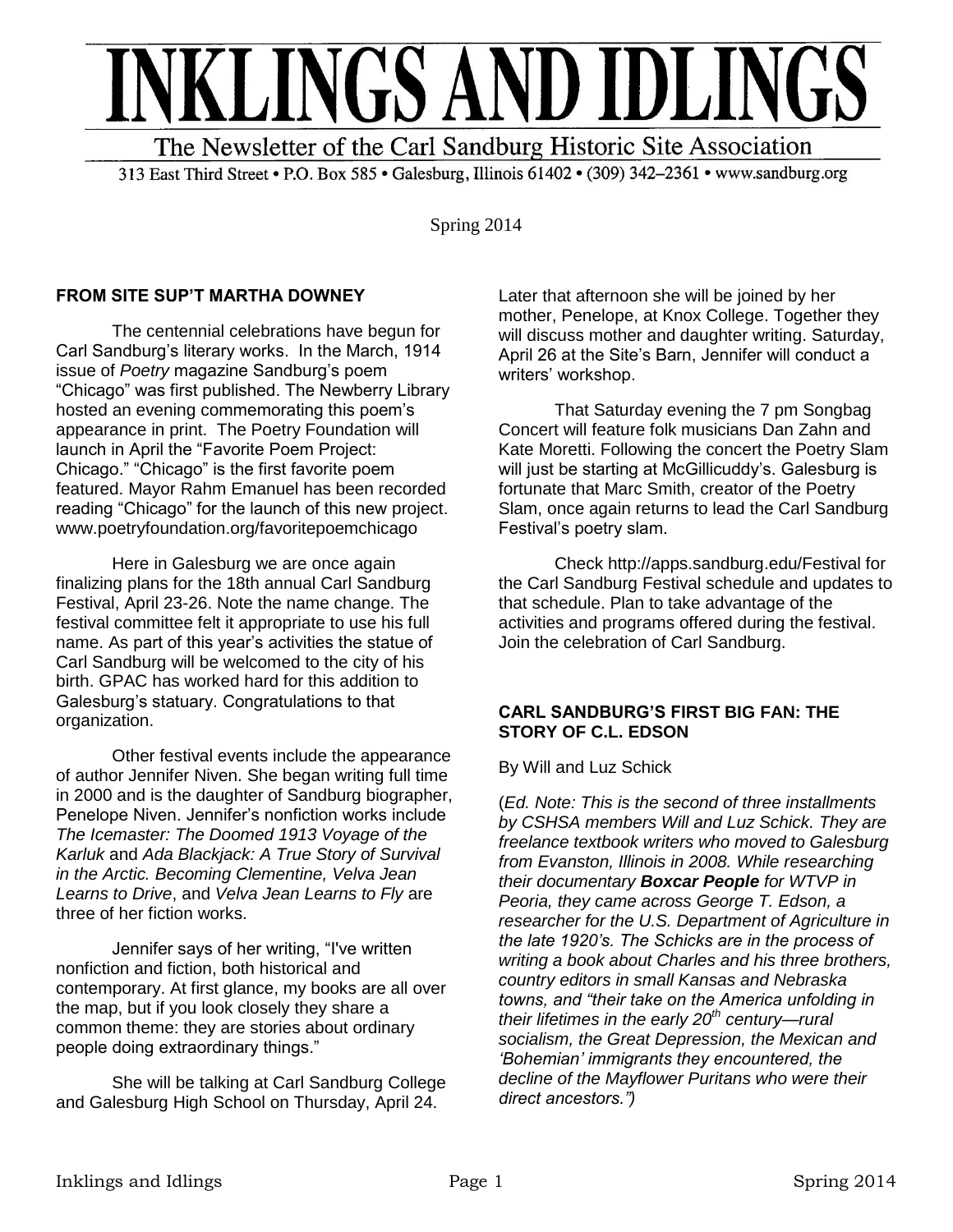(Authors' Note: "Through his long and illustrious career Carl Sandburg corresponded with many equally famous literary colleagues. But before his career began, in the difficult early years during which he struggled to define himself, his craft, and his place in a turbulent American society, Sandburg forged a friendship through letters with another young poet and alter ego, Charles Leroy Edson. What remains of this correspondence provides an intriguing glimpse into the preoccupations and passions that shaped and drove both poets at a formative age, when they were both unknowns on a similar path. It also raises interesting questions—as the two friends matured and their paths diverged of talent, choices, fulfillment, and fate.")

#### **Two Different Roads to Success**

The next time Edson wrote to Sandburg his mood and his prospects had somewhat improved. Sandburg had sent him his next Asgard Press offering, a ten-page prose poem, "The Plaint of a Rose." The book was published the first week of 1908, and presumably Sandburg had sent a copy to Edson soon after that. Edson wrote that he has decided Sandburg has "a bigger heart than any other man I know."

Edson himself had had a breakthrough in his writing career—an illustrated, eight-part series that ran weekly in the *Kansas City Star* starting on December 15, 1907. Called "An Experiment in Living" it was a semi-fictionalized account of his move to the Ozarks. Edson reported that he was looking forward to finally being joined by others at his Ozark artists' colony and was learning to make his land more productive. He ended the letter,

*I have made a living with my hands since I have been down here, and a fat living it has been. I am pretty much at peace with the world. Peaches will be in blossom in two weeks and fishing will be prime in two months. The best game fishing in the world is right here. Ain't I a lucky proletariat?*

> *Yours on the astral plain C. L. Edson*

The next letter is dated January 4, 1912, preceded by a four-year gap during which, not surprisingly, much has changed in the lives of both young men.

For most of this period of time Sandburg lived in Milwaukee. He married Paula on June 15, 1908 and worked for various Milwaukee newspapers until he joined the campaign of Emil Seidel, Social-Democratic candidate for mayor. Seidel was elected mayor of Milwaukee in 1910 and hired Sandburg as his personal secretary.

In late 1908 Edson began splitting his time between making his living with his hands in Arkansas and working again as a reporter for the *Kansas City Star*. Earlier in the year the *Star* had published his "Ballad of Kansas City," a tribute to a rough and tumble city, not unlike Sandburg's "Chicago," but written five years earlier. In the first stanza Edson intones a litany of how other great cities got their start, as in "Hogs made Chicago with their dying squeal." As for Kansas City, he wrote, "Here stands a city built o' bread and beef."

By 1910 Edson had moved to Tulsa, Oklahoma for a relatively lucrative position as associate editor of the *Tulsa Post*. While on staff he also wrote a thrice-weekly column called "With Edson, the Post Poet." He was publishing about ten poems a week, ranging from tongue-twisters to whimsical light verse to political satire to serious literary efforts. Some of the poems (it's hard to tell how many) had been written over the years and unsuccessfully shopped to other publications. On January 22, 1911 he left the *Post* to join the staff of the largest weekly socialist newspaper in the country, *Appeal to Reason*, headquartered in Girard, Kansas.

Again, we cannot be sure of how many letters went unpreserved, but Edson's January 4, 1912 letter, on *Appeal to Reason* letterhead, responded to at least one Sandburg letter in which he complained about being paid only \$25 a week. Edson suggested that "the building up of an outside market is the solution of the problem." He then went on to describe how he supplemented his salary at *Appeal to Reason* with freelance work for several Kansas City newspapers. He wrote, "I can make about three hundred dollars a month now and for the first time in my life feel like a plute. I have 170 acres of good land down in Arkansas…I have the sweetest wife and daughter south of Milwaukee and am certainly in love with them."

At this point in their respective careers Edson seemed to have achieved slightly greater success. Each poet was writing for both socialist and mainstream publications, but neither yet had the big break that would propel him to the next level.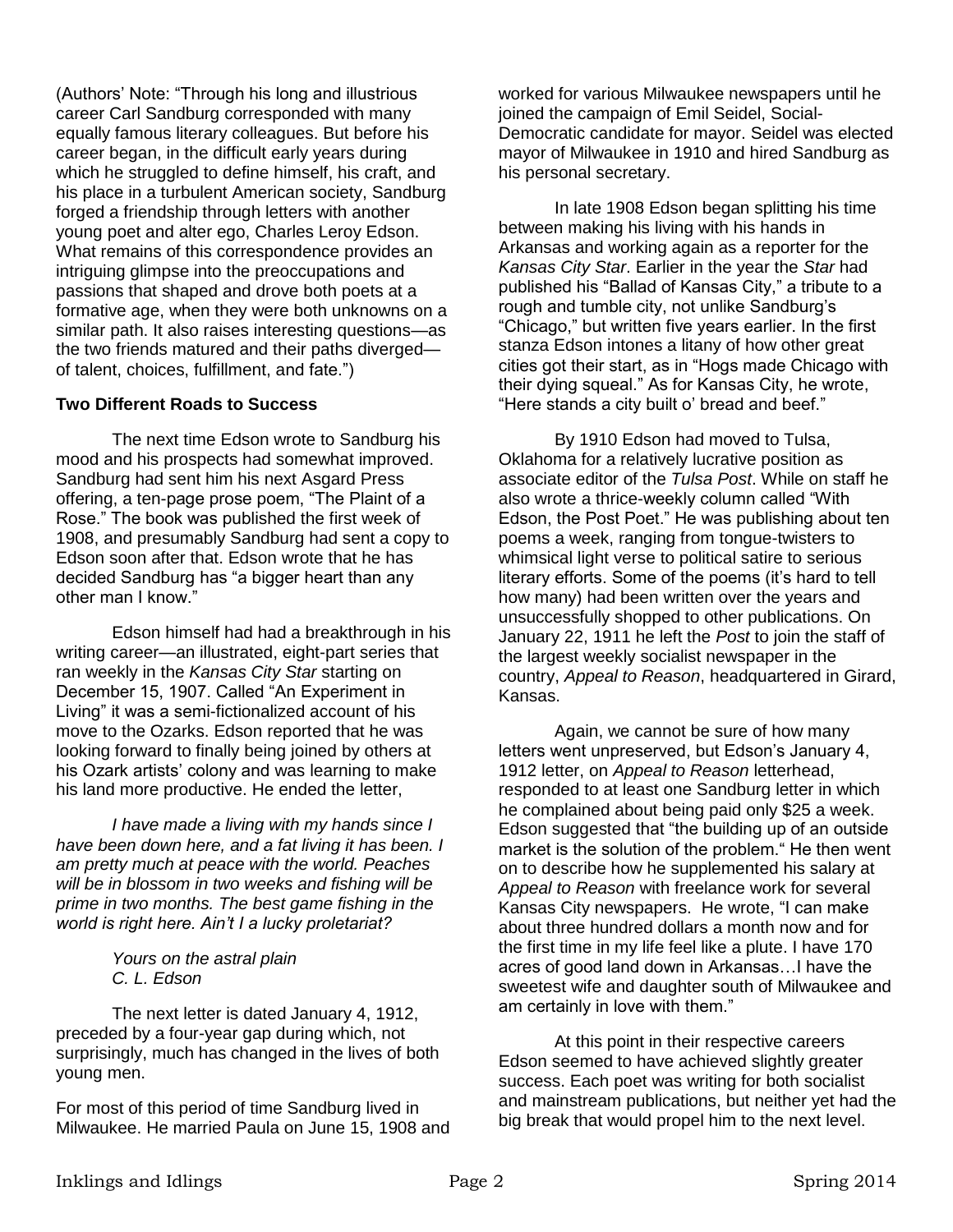Edson was cheerily optimistic, and toward the end of the letter wrote, "Socialism is going to develop a press that will make a good market for us and we will get a few bones before the utopian stage comes when no one will write for money. It would do me a lot of good to see you again. Best wishes to Mrs. Sandburg and that perfect baby."

The next letter was dated April 9, 1916 another four-year gap full of momentous changes had intervened. "Dear Old Sandburg," Edson began, "It has been years since I had a letter from you. In the meantime you have become one of the biggest poets in the country."

Edson was hardly exaggerating. In 1914 *Poetry* magazine published Sandburg's iconic "Chicago" and later named it poem of the year. He continued to grow as a poet while writing about politics for the Chicago *Day Book*. *Poetry* published seventeen of his works in their October, 1915 issue. He made friends with Edgar Lee Masters and Theodore Dreiser, and his blockbuster collection *Chicago Poems* was soon to be published.

Edson was also enjoying unprecedented success. Although he was a Kansas farm boy who had gone to a respectable university, he took on the persona of "An Arkansas Man on Broadway," for his successful column in the *New York Evening Mail*. (After a short hiatus, he moved it to the *Morning Telegraph*.) Exploiting his oratorical skills, he became a popular after-dinner speaker. He sold at least four poems to *Collier's* that were gorgeously illustrated by the much-in-demand Ray Van Buren, who had also gotten his start in Kansas City. Selections from Edson's New York column were reprinted in papers all over the country on a regular basis. It is highly likely that, as a New York City columnist with supplementary sources of income, he was making more money than Sandburg.

And yet his sense of inferiority was palpable in his April 9, 1916 letter, typed on *New York Morning Telegraph* letterhead. He deprecated his newspaper as a "sheet," and wrote, "I am here because I didn't quite connect as a fiction writer." He mentioned that he had written "one of the biggest novels in the world" and described it as "a cross between [Upton Sinclair's] *The Jungle* and [Edgar Lee Masters'] *Spoon River Anthology*." He asked if Sandburg is still in Chicago and still with *System* magazine, which indicated that he hadn't heard from Sandburg in over two years. Edson closed his letter,

"Drop me a line old comrade and tell me about yourself."



Drawing of Edson that was included in one of his New York newspaper columns around 1912.

Sandburg responded to this letter, and sent along a copy of *Chicago Poems*, which had been published about the time Edson wrote. Edson replied to Sandburg on July 9, 1916 with congratulations, and some bad news. "Just before I received your wonderful book I was fired from the *Morning Telegraph* for insubordination." Edson described the "wonderful book" (*Chicago Poems*) as "the most vigorous verse I have seen, aside from *Spoon River Anthology*. It has grieved me much to think that I have been unable to do anything to advance the publicity of the book" (because he was fired by the *Morning Telegraph*). Edson had particular praise for the poem "Statistics" and Sandburg's send-up of evangelist Billy Sunday as the "slimy bunkshooter." Once again, Edson expressed his longing for another face-to-face meeting with Sandburg.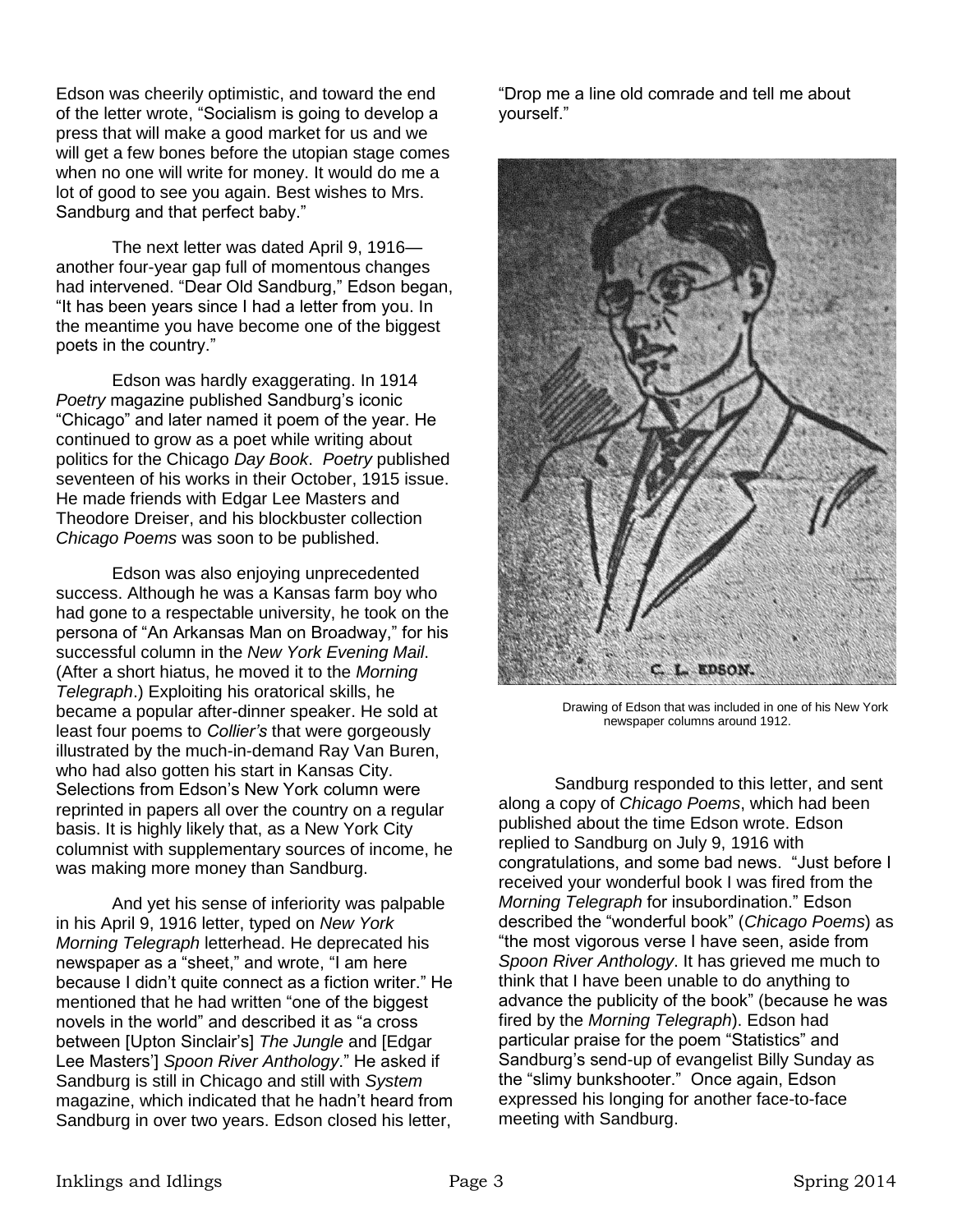*…You know, I never saw you but once, that was in Chicago. I had a little sore spot on my finger where I had burned it lighting my pipe. When I shook hands with you I pressed that smarting spot hard against your manly paw so that I could get as vigorous an impression of you as possible in that one parting hand clasp, so the "flavor would linger." I was a raw cub, in those days. Life has chastened me since then, but I have always felt proud of having been able to attract your friendship….*

For his next letter, dated May 21, 1917, Edson *had returned to Arkansas.*

*Yep, I'm back on the old mountain farm. Can't stay away from it. I was in New York and made good from the start. Some people can't understand how a fellow could give up New York after having got established there….It disgusts me, as it does Jack London. The beautiful hills, woods, and streams for me.* 

Edson then offered Sandburg an 80-acre plot for \$350 which he calls "stunningly beautiful." (We've seen this piece of land, and Edson was not exaggerating.) He thanked Sandburg for a letter he recently received, so we are again reassured that there was an ongoing, nearly one-for-one correspondence.

Three weeks later the U.S. Congress passed the Espionage Act, which would soon all but strangle the socialist press in the country. Edson wrote to Sandburg, who was already souring on socialism at this point, "I am a hell roaring socialist and can make a socialist of any man if he will talk with me three hours. I have harvested a lot of guys and made them socialists. I remember you were a socialist while I was still a single-taxer democrat. You beat me to it, that's all; but when I got there I landed with both feet and I defies [sic] the world."

By the next time Edson wrote, on October 29, 1917, circumstances had changed for both men. Edson had left farm life behind (although not for good) and had taken a job in Aurora, Illinois as editor of Mooseheart *Magazine*, operated by the Loyal Order of Moose.

Sandburg's employer, the Chicago *Day Book*, had gone out of business, throwing Sandburg out of work. He soon signed on, briefly, with William Randolph Hearst's *Chicago Evening American* at \$100 a week. He almost immediately found the editorial policy too constraining, and moved on to

the *Chicago Daily News*. He had also published the patriotic, wildly successful poem "The Four Brothers" in the November issue of *Poetry*. Edson wrote,

*I have just read your poem "The Four Brothers" and want to congratulate you on it. You have come to the full fruition of your powers, just at the time when your voice is needed in the cause of world democracy. I'm so glad to find that your genius is sane and right.*

And although the two men lived in the same metropolitan area for the next nine months, the faceto-face meeting that Edson had wanted for so long never happened. At this time he might have been the problem as much as Sandburg—he was extremely busy with the editing, writing, and fundraising that his Mooseheart employers demanded. In his next letter, dated April 3, 1920, he wrote,

*Dear old pal: I have read your "Corn Huskers" time and again with ever renewed delight. I am mighty sorry that I didn't get to see you when I was living in Aurora. I went to the [Chicago Daily] News one day and found out that you were in Scandinavia….*

*I have been out here in the suburbs of New York since the Armistice. I quit my job with the Moose when the war ended. I couldn't bear to prostitute what little literary gift I have to the task of wheedling money for Mooseheart from a lot of roughnecks.* 

Despite his stated preference for country life, Edson was back in New York and at the height of his career. He reported that a top-tier publisher (Brentano's) will release in the fall what would be his most successful book, *The Gentle Art of Columning*. He had been working the freelance market steadily for the past several years, and would soon be writing another New York column, called "Words and Music," for the *Evening Mail*. He was invited to be a member of New York's prestigious Lotos Club. (At the time, William Howard Taft was a member, as Mark Twain, who called it "the ace of clubs," had been years before.) He fraternized with many of New York's glitterati, as evidenced by the illustrious authorship of the four essays that prefaced *The Gentle Art of Columning*. The essays were by Don Marquis, one-time Knox College student and creator of the popular Archy and Mehitabel characters,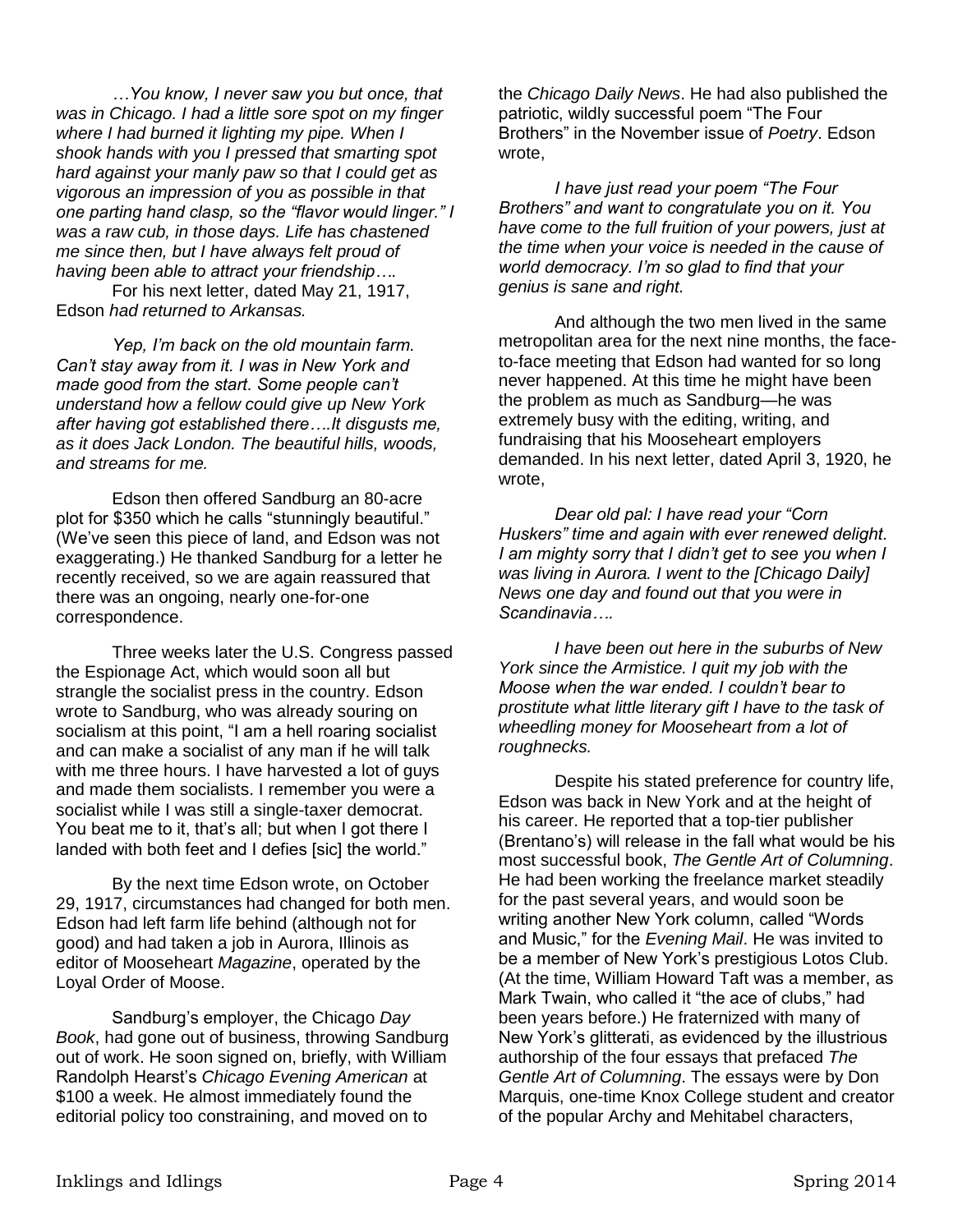Christopher Morley, columnist for the *New York Evening Post*, Franklin P. Adams, co-founder with Dorothy Parker of the Algonquin Round Table, and George Lorimer, long-time editor of the *Saturday Evening Post*.

In his letter Edson is clearly proud that a major publisher had picked up his book, which he called "a treatise on newspaper humor." But he seemed a bit apologetic about the use he had made in it of Sandburg's poem "Child Margaret" from *Cornhuskers*. "In it is a humorous critique of free verse and lyricism contrasting Carl Sandburg and Don Marquis…The effect is a funny hoax," he insisted. He finished up by briefly describing his inprogress novel of circus life called *The Guest of the Circus* and several other recent writing projects. And of course, he hoped Sandburg would visit him soon.

Three months later (July 13, 1920) Edson wrote hurriedly to tell Sandburg that he would be in Chicago the following week and would try to stop by. He asked if Sandburg would write recommendations for several poems Edson hoped to place in an upcoming anthology. "They are not political nor social. Just ballads of the fields and crops." He said he was looking forward to Sandburg's forthcoming poetry collection *Smoke and Steel*, indicating that Sandburg had written to Edson recently. Then he ended with a wistful admission of his own inferiority as a poet—perhaps he was still a bit uneasy about the unserious treatment he gave Sandburg's poetry in *The Gentle Art of Columning*, which was about to be published.

*I fear that my letters have given the impression that I did not fully sympathize with your poetic art. The truth is that you and Edgar Lee Masters discovered a new world of poetry for me as for the rest of the intellectual world. The reason I do not write your kind of poetry is because I can't. I haven't the imagist genius. I can enjoy your marvelous pictures, but lack the visual gift that creates them.*

## **GUITAR FRIENDS**

#### By Barbara Schock

Carl Sandburg bought his first guitar in April, 1910 while working in Milwaukee. He liked the gentle tone of the instrument as well as the physical appearance. He learned three or four chords and stayed close to the melody of a song with his vocal accompaniment. A few years later when he began to give lectures across the country to supplement his income from writing, he would close his programs with the singing of folk songs he had collected. The audience responded enthusiastically to the music and his singing. Often he would socialize after the performance singing more songs and talking with people who knew the old-time words and music. Many more songs were added to his repertoire in this way. In 1926 he published nearly 300 of them in *The American Songbag*. Each was scored for the piano which was most commonly played in homes in those days. When the 1950 edition was published, the chord symbols for the guitar were included.

Over the years Sandburg had met and befriended many editorial cartoonists. In 1948 he was invited to stay at the home of Terry and Gregory d'Alessio at 8 Henderson Place on the upper east side of Manhattan. Both were artists and cartoonists. Greg was an expert on the classical guitar. Sandburg was allowed to use the top floor of their four-story brownstone where he could work and sleep. He arrived with paper luggage–one shopping bag filled with notebooks and writing paper and the other filled with clothing and personal items, including a box of cheroots and a bottle of bourbon. In the evenings friends would come to the house to share music and stories with Sandburg. He was the center of attention with his folk song singing and guitar playing. He loved the companionship of these artistic people.

Gregory d'Alessio was co-editor of the *Guitar Review*, a publication of the Society of the Classic Guitar. Sandburg had read the journal and wanted to become acquainted with classical guitar players. He wanted to learn to play as they did. Although Sandburg very much appreciated the music, his fingers were not sophisticated nor his knowledge deep enough to become a good player of classical guitar.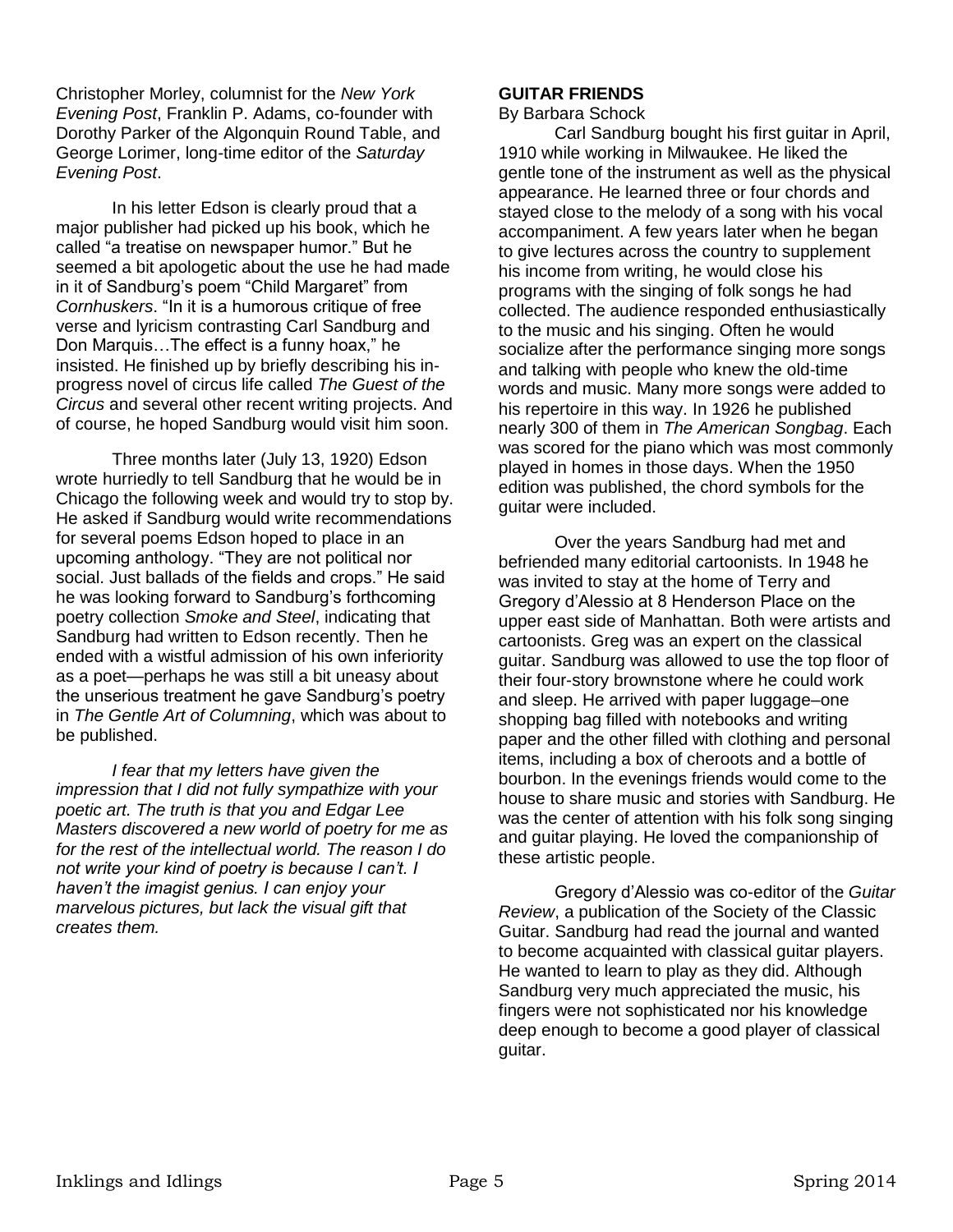Being a poet and a writer, Sandburg submitted a prose-poem to *Guitar Review* for publication. It was entitled "The Guitar: Some Definitions by Carl Sandburg." He described the guitar as a portable companion and vibratory implement among other things.

In his travels across the country Sandburg developed friendships from coast to coast. Staying in homes of friends was much more pleasant than being in lonely hotel rooms. He purchased guitars and left them at those homes. They would be ready for him when he returned. Those friends would become part of his world-wide circle, and he loved every one in it. Occasionally, he would give his guitar to a person who had admired it. He would also send copies of his books to those friends. The books were often inscribed with short intimate poems expressing his love and admiration for the recipient.

Several years after Sandburg's death, Paula Sandburg, his widow, made certain four guitars still in their residence at Connemara, North Carolina, were repaired and put into prime condition. They are still among the artifacts on display at the National Park Service Site. The house at 8 Henderson Place in Manhattan is now a museum dedicated to the history of cartoons and classical guitar.

## **MILWAUKEE VISITORS AT SITE**

(*Ed. Note: In February CSHSA board member Chuck Bednar met Jonathan and Gale Daly of Milwaukee at the Site. Chuck learned from Mr. Daly that he plans to write a play about Sandburg. Here are Mr. Daly's comments about his plan.)*

Dear Friends and Admirers of Carl Sandburg,

A few weeks ago in the midst of an icy, snowy weekend my wife Gale and I bundled into the car and made the four-hour trip from Milwaukee to Galesburg. My visit to Carl Sandburg's hometown was part research trip, part recreation, and part pilgrimage.

 I'm a professional actor, having been about it for the last thirty-five years. I work exclusively in theatre, and my very first professional job was at the Loretto-Hilton Repertory Theatre in St. Louis, Missouri. I was hired as a member of their "story theatre" troupe. Our job was to eagerly gather

pieces of what we considered to be great literature, dramatize it, and tour the country performing our work. It was then, in our mad scramble for material, that I first encountered the work of Carl Sandburg. We performed our own adaptation of "How They Broke Away To Go To The Rootabaga Country" from *Rootabaga Stories*. That story proved to be such a hit that we went back to that particular literary well again the following season, telling the wonderful story of Bimbo the Snip, and how his fingers stuck to the end of his nose when he wiggled his fingers at the iceman and the wind changed. My love of these stories led to a lifetime love of Sandburgiana of all kinds, but it wasn't until a few years ago that I hit upon the idea of delving deeply into his work with the goal of creating an evening of entertainment, featuring some of his poems, songs, and stories, and reminiscent of the personal appearances that he made throughout the United States in the course of his life.

Since then I have immersed myself in his poetry, listened to the recordings he made of folk songs (accompanying himself, of course, on the guitar), read his brilliant biography of Abraham Lincoln, been captivated by his memoirs (if only there had been a Volume Three, covering the last twenty years of his wonderful life!), eavesdropped through much of his personal correspondence, and enjoyed many of the books written by his peers, friends, and fellow troubadours. I am just beginning to decide on what material I will use in my "concert"- - choosing about ninety minutes of material out of a lifetime of work is proving to be delightfully difficult- but now that I've started, my interest in Carl Sandburg has become a magnificent obsession. And visiting Galesburg in February could not have been more inspiring. I am hoping to make it back for the big celebration toward the end of April---maybe the snow will have melted by then, and I can actually step through the yard to Remembrance Rock!

We Milwaukee natives have always felt as if we had a little piece of Carl Sandburg close to our hearts. His wife Paula was from Menominee Falls, which has now, thanks to urban sprawl, become almost a suburb of our city. Carl himself hung his hat for a little while in a little bungalow just north of downtown when he served as chief aide to Milwaukee's Socialist mayor at the turn of the century.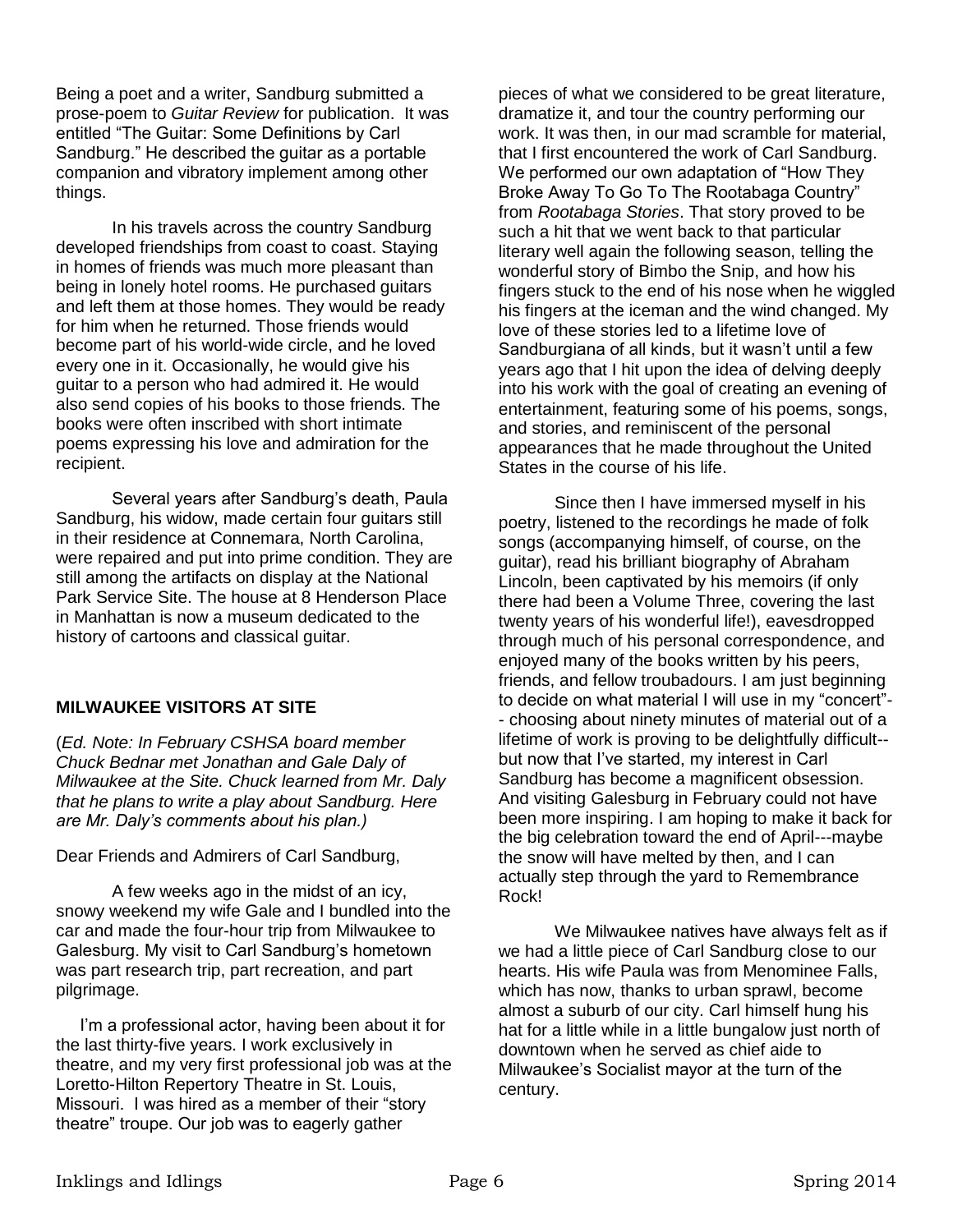I think it's no accident that the last play I wrote, 'To The Promised Land," also featured a resident of Milwaukee at the turn of the century who later went on to world prominence, Golda Meir. I'm inspired by the movers and shakers who once called Milwaukee home, and, in the case of Carl Sandburg, I have a particular desire to introduce people to a brilliant poet, journalist, folk music archivist, and historian who played such a prominent role in America through the first three quarters of the twentieth century.

I look forward to meeting you in April and in times to come. Who knows? Maybe someday soon we can gather at Old Main or in the backyard on Third Street and pass the time sharing stories about dear Carl. I'd like to think he'd enjoy that.

Sincerely,

Jonathan Gillard Daly

PS: I want to send along special greetings and thanks to Chuck Bednar for taking the time to chat during our visit, to Mike Hobbs for inviting me to write a little something for *Inklings and Idlings*, and to Ryan Cuscaden for taking the time to answer my barrage of questions, and then braving the snow, the ice, and the cold to show us around the Site on that cold morning in February.

# **SANDBURG PERFORMED IN EUREKA**

By Mike Hobbs

At the March CSHSA board meeting Secretary Pat Kane remarked that she had spoken recently with Jeff Putnam of the Peoria-based Celtic music group Turas which has performed a number of times at Songbag concerts. Jeff said that his family has a connection with Sandburg. In the 1930's his grandparents boarded him in their Eureka home when he appeared to give a public program.

Jeff's grandparents were Dr. Thomas E. and Josephine Wiggins. Dr. Wiggins began teaching English at Eureka College in 1924. He taught future president Ronald Reagan freshman English. Mrs. Wiggins took it upon herself to bring performers to Eureka, according to her daughter, eighty-seven year old Sarah Putnam, Jeff's mother, to add to the culture of the small community. Some of the performers had celebrity status, like Margaret Hamilton, the Wicked Witch of the West in the movie *The Wizard of Oz*. In 1939 Mrs. Wiggins brought another celebrity to Eureka, Carl Sandburg.



Standing in back Thomas Wiggins. In front, left to right, Sarah, Tom, Josephine, and Barbara Wiggins. 1931 Photo.

Sandburg spent a couple nights in the Wiggins' home. He slept in Sarah's brother's room upstairs in a bed that had been Kansas abolitionist John Brown's bed. She said the bed had come from a gift/antique shop owned by her aunt in Topeka.

Sarah recalled a meal prepared for Sandburg by her mother, a fine cook. Included in the meal were chicken croquets, a shrimp and asparagus salad, homemade mayonnaise, and apple pie with almonds in the crust. Canned food had become compensation for Dr. Wiggins in those Depression days. In the early 1930's Eureka College faced closure because of the hard times. An arrangement was made with its professors that in lieu of pay they would receive canned food from a warehouse in Bloomington. Some of the food served to Sandburg came from those cans.